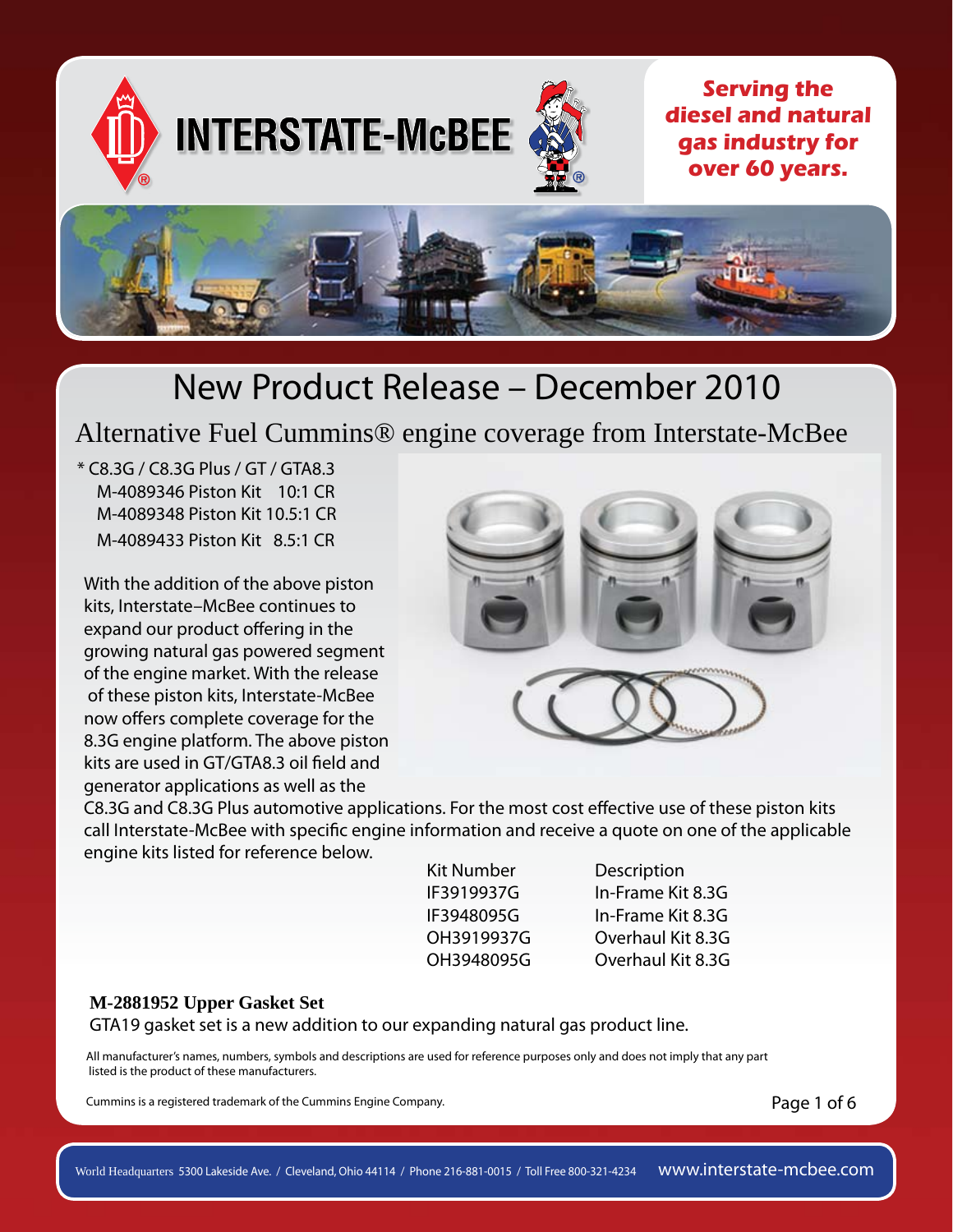

Expanded Cummins® midrange engine coverage from Interstate-McBee

Interstate–McBee continues to expand our product offering covering the very popular ISB midrange engine platform introduced in 2002. The sets listed below contain two of the latest style multilayer steel head gaskets which are size graded. The graded gaskets eliminate the need for piston grading. For proper engine rebuild use the head gasket from the gasket set which matches the gasket that was removed. Contact Interstate-McBee for application determination.

> M-4089819 Upper Gasket Set – Front gear train engines. M-4089263 Upper Gasket Set – Rear gear train engines.



All manufacturer's names, numbers, symbols and descriptions are used for reference purposes only and does not imply that any part listed is the product of these manufacturers.

Cummins is a registered trademark of the Cummins Engine Company.

Page 2 of 6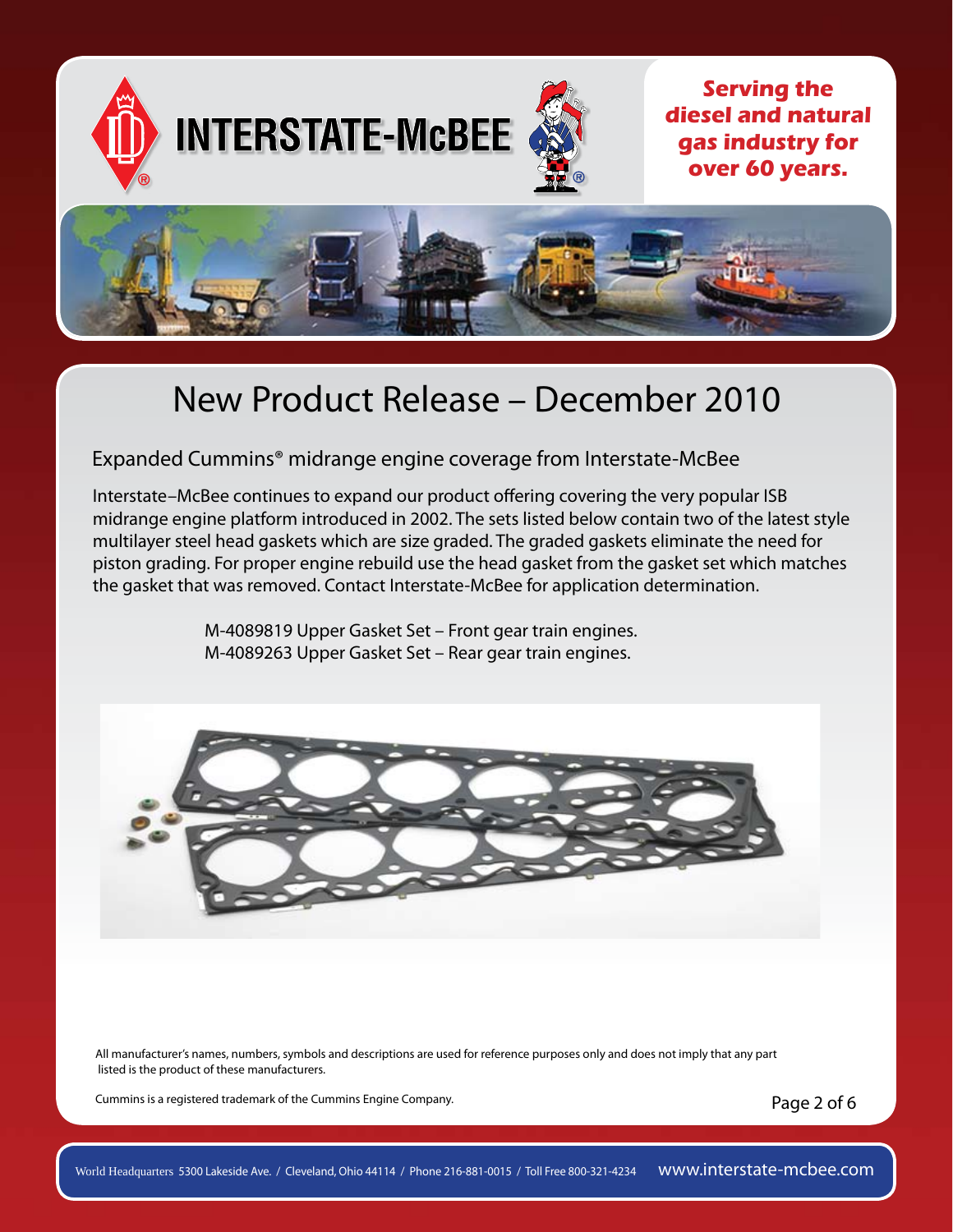

Additional Detroit Diesel® S60 coverage from Interstate-McBee

A-23531250 Liner Kit 14L Series 60

Interstate-McBee is pleased to offer immediate availability on the above liner kit which includes both the crevice seal and the D-ring seals needed for installation. This TLC type 14L liner kit listed above incorporates the same unique cooling grooves as our highly successful 12.7L TLC liner kit part number A-23531249. This patented design can keep your engine running cooler for longer life. Now you can benefit from reduced wear-and-tear on your 14L engine as well as the 12.7L models. Call Interstate-McBee with the engine serial number for exact application data.





All manufacturer's names, numbers, symbols and descriptions are used for reference purposes only and does not imply that any part listed is the product of these manufacturers.

Detroit Diesel, Series 50, Series 60 are registered trademarks of Detroit Diesel Corporation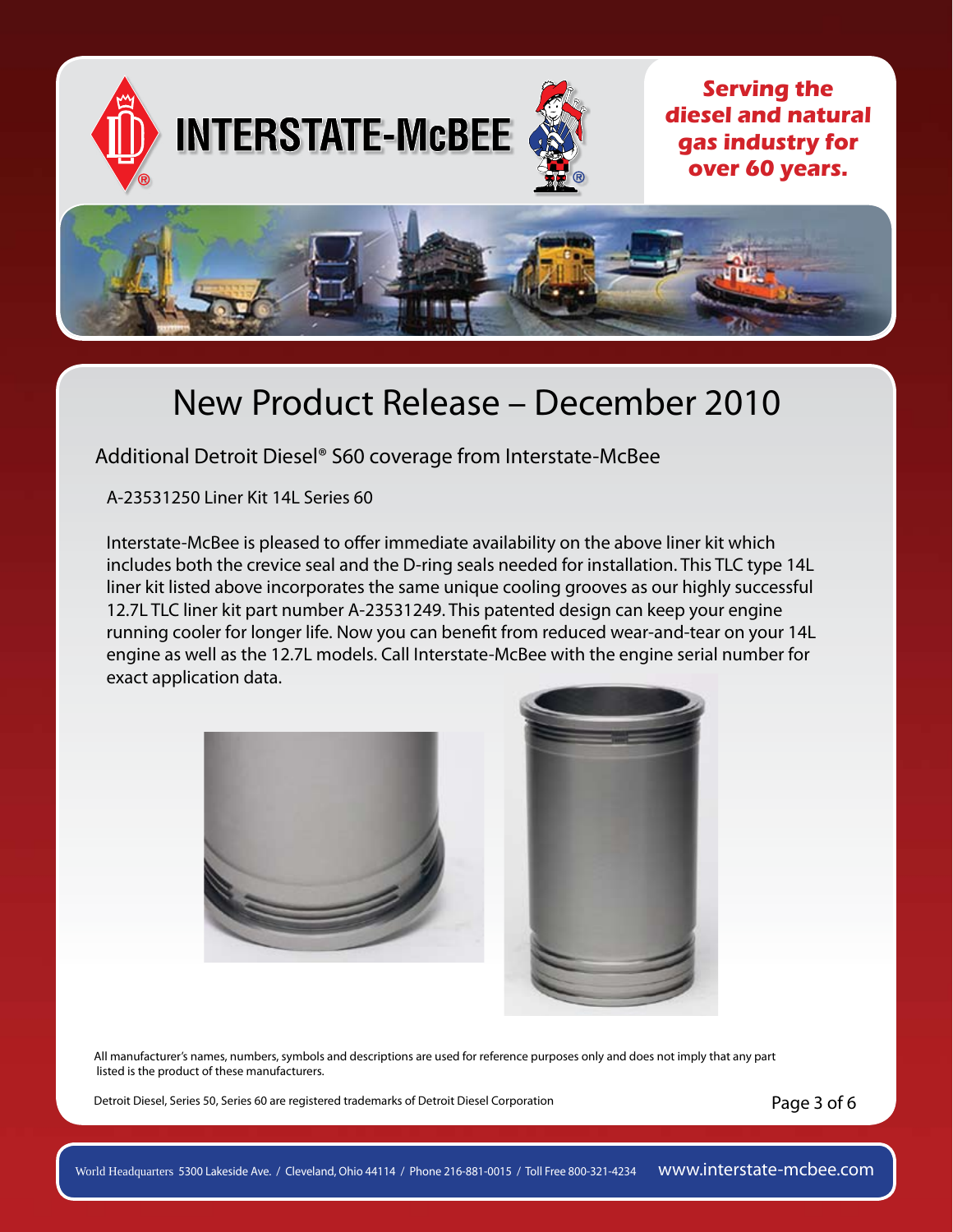

Additional Detroit Diesel® S60 coverage from Interstate-McBee

A-23532558 Cylinder Kit

Interstate-McBee is pleased to offer immediate availability on the above cylinder kit. The A-23532558 is a 16.5:1 compression ratio cast iron style crosshead kit. This kit will enable complete rebuild of early S60 DDECIV domestic automotive engines, S60 DDECIV export engines and S50 transit coach engines. Call Interstate-McBee with the engine serial number for exact application data.



All manufacturer's names, numbers, symbols and descriptions are used for reference purposes only and does not imply that any part listed is the product of these manufacturers.

Detroit Diesel, Series 50, Series 60 are registered trademarks of Detroit Diesel Corporation

Page 4 of 6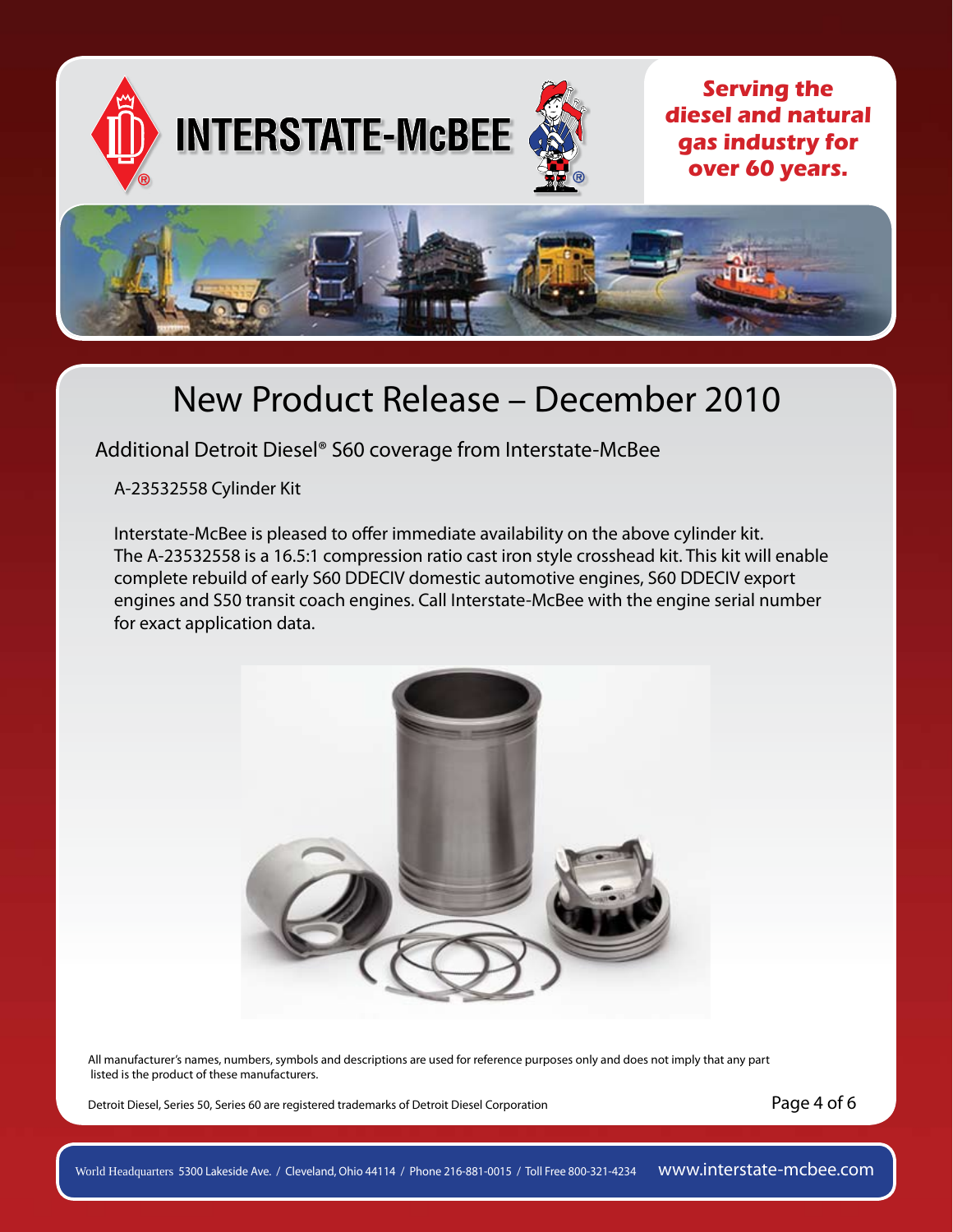

More engine kits available for Navistar® 530 engines from Interstate-McBee

M-1833447C95 In-Frame Kit – Use this kit to service the 1993-1997 I530 PLN engines rated below 300HP.

M-1836012C94 In-Frame Kit – Use this kit to service the 1995-1999 DT530E engines rated below 300HP.

M-1830718C98 In-Frame Kit – Use this kit to service the model year 2000 DT530E engines rated below 300HP.



All manufacturer's names, numbers, symbols and descriptions are used for reference purposes only and does not imply that any part listed is the product of these manufacturers.

Navistar is a registered trademark of Navistar, Inc.

Page 5 of 6